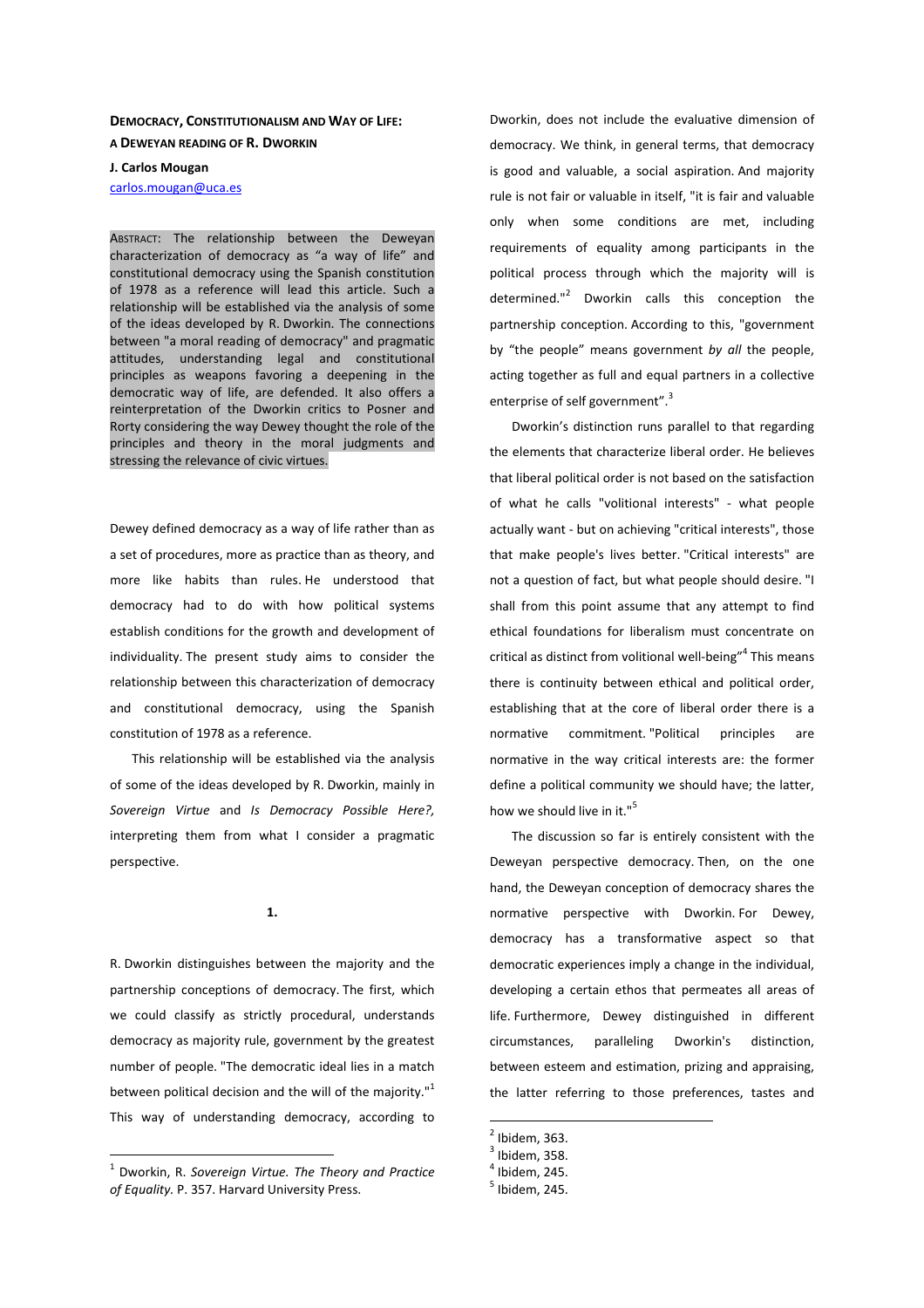desires that have been subjected to the evaluative analysis of intelligence. (Dewey, LW 7: 264). Finally, Dworkin's definition of partnership democracy is very similar to Dewey's conception of democracy in *The Public and Its Problems:* "Regarded as an idea, democracy is not an alternative to other principles of associated life. It is the idea of community life itself. It is an ideal in the only intelligible sense of an ideal: namely, the tendency and movement of some thing which exists carried to its final limit, viewed as completed, perfected." (PP, LW 2: 328)

**2.** 

It is particularly relevant for our purpose that, at the beginning of *The Possible Democracy*, Dworkin maintains that the principle of responsibility, in his interpretation, that individuals are responsible for leading their own lives successfully, a life of developing their own possibilities, is one of the basic pillars of democracy. "Most of us think that people who do not care what their lives are like, who are only marking time to their graves, are not just different from us but not in the unimportant way that people are who happen not to care whether the Red Sox win. We think that people who do not care about the character of their lives are defective in a particular and demeaning way: they lack dignity."<sup>6</sup> So much so that, for Dworkin, beyond the ideological differences that exist at the core of a democratic society, individuals living in this society must accept their own responsibility as a basic principle on which they must agree. Dworkin believes that this is not a subjective principle but an objective one, that is, something that is beyond one's personal desires. It ultimately implies that, for Dworkin, democracy is committed to the idea that individuals lead lives of selfrealization of their potential and/or capabilities.

The proximity to Dewey's perspective could not be clearer at this point, given that Dewey understood that

 6 Dworkin, R. *Is democracy possible here? Principles for a new political debate*. P 14. 2008.

democracy should be measured by its ability to provide individuals with the possibility of their own development and growth. It is individual growth which is the true test of the quality and depth of democracy. "Democracy has many meanings, but if it has a moral meaning, it is found in resolving that the supreme test of all political institutions and industrial arrangements shall be the contribution they make to the all-around growth of every member of society." (RP, MW 12:186)

In both cases we are faced with a liberal interpretation of democracy in the sense that it is related to individuality and its development and represents a rejection of communitarian perspectives that put communities and groups at the heart of political interpretation. Both perspectives converge in maintaining that democracy has a commitment to the moral development of individuals, stressing continuity between ethics and politics.

**3.** 

For Dworkin, this life of self-realization is interpreted in the context of the ethics of challenge. Unlike the ethics of impact that states that " impact of a person´s life is the difference his life makes to the objective value in the world,"<sup>7</sup>, the ethics of challenge "adopts Aristotle's view that a good life has the inherent value of a skillful performance. So it holds that events, achievements and experiences can have ethical value even when they have no impact beyond the life in which they occur. The idea that a skillful performance has an inherent value is perfectly familiar as a kind of value within lives .. The model of challenge holds that living a life is itself a performance that demands skill, that is the most comprehensive and important challenge we face, and that our critical interests consist in the achievements, events, and experiences that mean that we have met the challenge well."<sup>8</sup>

What I want to stress is there is not, therefore, a

<sup>&</sup>lt;sup>7</sup> Dworkin, Sovereign Virtue, 251.

 $<sup>8</sup>$  Ibidem, 253.</sup>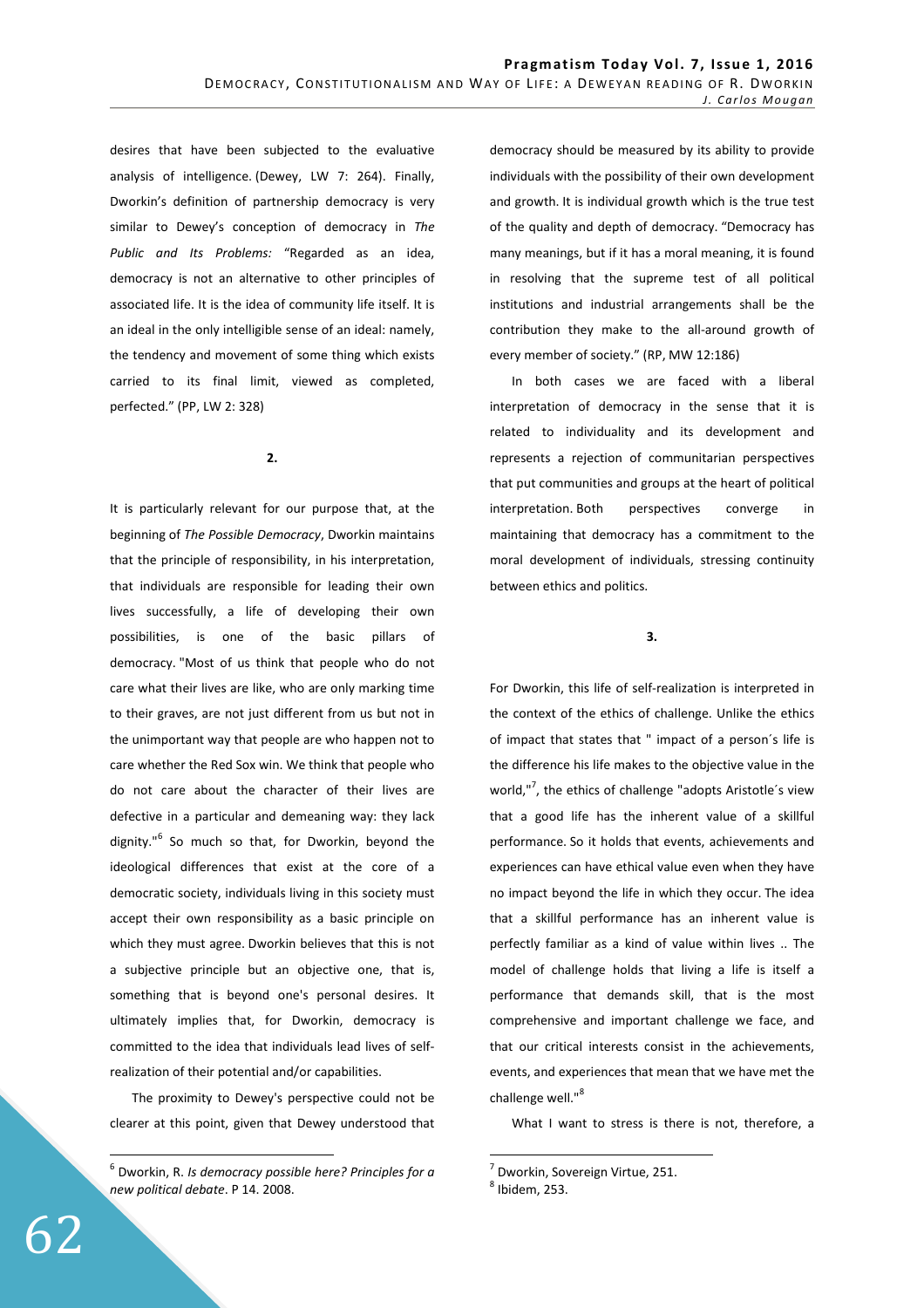standard ethic with which to measure the value of events, lifestyles, etc. Ethical value is not related to independent events, but has to do with the development of capacities and opportunities relevant to the circumstances in each case. Contextualism and internalism are two features of Dewey's ethics. Dewey's ethics is contextual given that he believes that rules and principles are not sufficient criteria to assess and establish moral judgments. They require, in line with Aristotelian inspiration, dispositions and habits, abilities that allow ethical perception and wisdom. Dewey's ethics share with contextualist ethics and the ethics of virtue what MacDowell called the theory of uncodifiabilty.<sup>9</sup> Thus, following the latter suggestion, a successful life means, as Aristotle already stated, making the best of the circumstances you are in.

The challenge model assumes, like the ethics of individual growth, a rejection of rationalist conceptions of morals which seek to determine right and wrong regardless of the specific circumstances where individuals operate. The task of growth, like the ethics of challenge, implies the application of intelligence to specific circumstances in an attempt to increase their significance. Both challenge and growth are in essence ameliorative ethics.

**4.** 

For Dewey, the adoption of contextual ethics does not mean the rejection of norms, values and rules. Dewey sought the integration of rules, duties, etc., from the perspective of the agent who has to take decisions and act. All of this is the framework the individual has to deal with and use as a starting point for creative action. The subject does not invent the rules but learns to interpret and mediate them in the situation. In morals and politics we do not ever start from zero. The values and principles that we find in a specific context delimit the field of action and moral judgment.

 $9$  This thesis on Dewey's ethics was further developed by me in CEPF 2008, "Moral Virtues and Social Transformation".

 $\overline{a}$ 

For Dworkin, this indicates that the ethics of challenge involves the acceptance of certain generalized intuitions such as, for example, that acquiring a state of knowledge of our age or relieving suffering in the world are ways of self-realization and/or components of a good life. From the perspective of the ethics of challenge, the circumstances of life are not limitations but parameters "that help define what a good performance of living would be for him. $"^{10}$  Thus, Dworkin himself points out that being a member of a specific political community does not constitute a limitation in ones ability to lead a good life, but is a constituent element that sets out the conditions under which one can lead a good life.

**5.** 

The conception of democracy that Dworkin calls partnership, and links with a commitment to the idea of individual self-realization, is the basis for a reading of the constitutional principles in such a way that they can be interpreted as setting the generic conditions that provide the framework for good lifestyles. It is what Dworkin himself calls "a moral conception of democracy." The idea is to interpret constitutional requirements not as limitations on what a community can do, not as formal principles far removed from the democratic way of life, but as the structural conditions that enable this way of life. As such, a moral reading of democracy is opposed to formalism and judicial positivism, or to the pure theory of law such as Kelsen's in which the legal system is a pure expression of the will of the subject of power, highlighting that constitutional principles are not only the mere expression of the will of a collective, but contain an appeal to a moral order which, although historically constituted and produced, aims to positivize values with pretensions of universality.

Dworkin's thesis is that constitutional restrictions serve to stem majoritarian mechanisms and the

<sup>&</sup>lt;sup>10</sup> Sovereign Virtue, 260.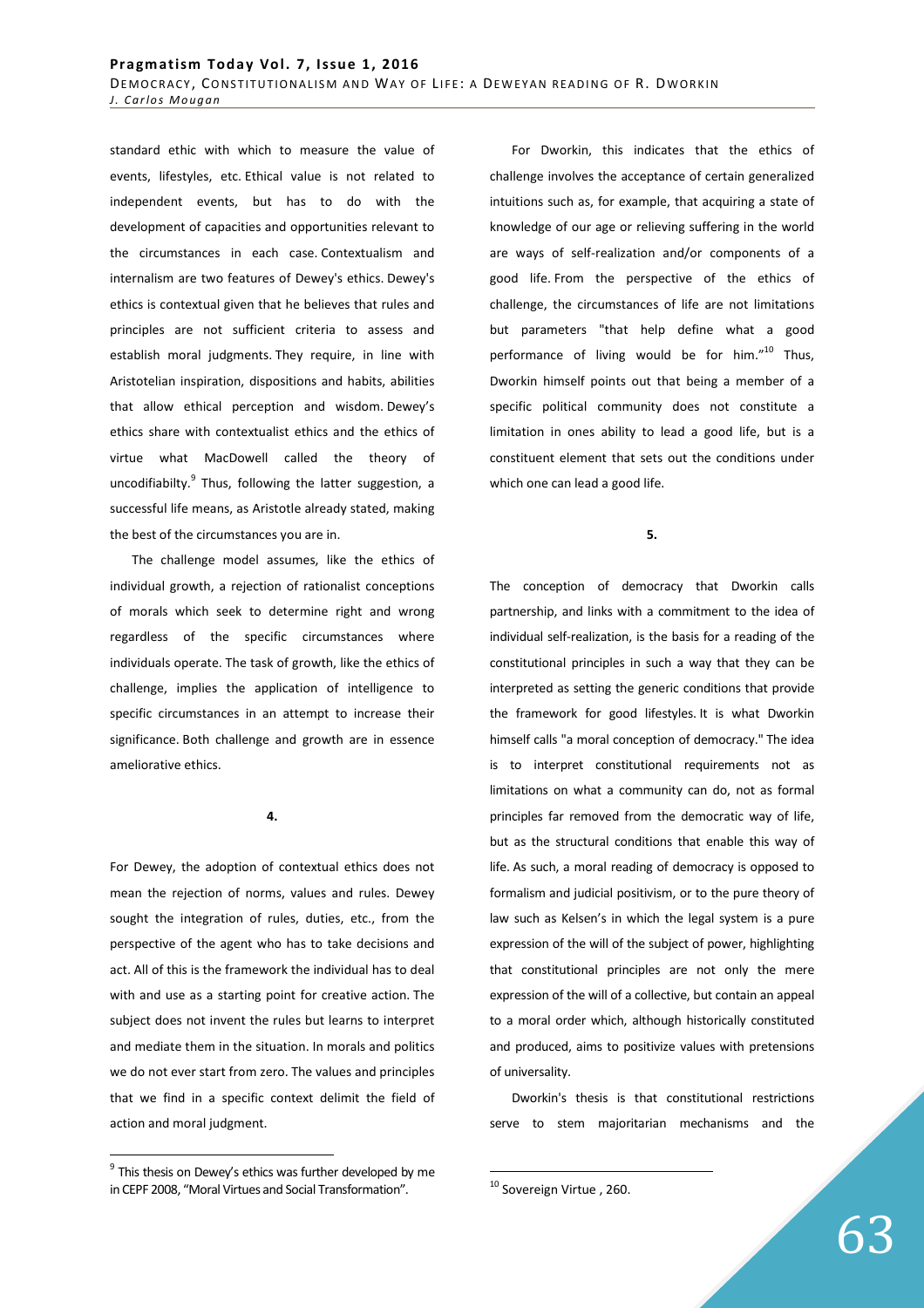understanding of democracy as the simple imposition of the criterion of the majority. These restrictions, far from being seen as the limits of democracy, constitute part of it.

This can be interpreted, although probably going further than Dworkin himself would admit, that the "moral reading of the constitution" provides a normative pattern $^{11}$  that, in addition to stemming majority impositions and thus guaranteeing individual rights, gives guidance on individual lifestyles that should be encouraged. This moral reading of the role of the Constitution is not a conservative point of view, since, in addition, constitutions can and should be modified, but they are the constitutional mechanisms themselves which ensure that the transformations of a constitution obey the same widely-held principles, whilst also being subject to public deliberation. In my view, this is consistent with the ameliorist and transforming spirit of pragmatism that recommends basing ourselves on existing practices whilst transforming them as the product of reflexive analysis. It is not that we should think that the law is enough, or that it can generate a democratic way of life by itself. A way of life depends on habits and beliefs that only customs and practice can generate. The aim is to highlight the possibility that the Constitution, as a means of inspiring rights, is open to creating new habits, customs and beliefs that are based on intelligent social cooperation as a mechanism for solving social problems. The law, when observed, creates habits and these in turn strengthen convictions and create attitudes and beliefs which are consistent with the principles underlying those laws.

We have already noted that, for Dewey, legal and institutional mechanisms are not enough, and democratic convictions, beliefs and customs are required. Therefore, what I want to emphasize is that the propagation of such things requires the strength and support that an exemplary interpretation of constitutional values provides. The point is to stress the pedagogical mission of an appropriate interpretation of the constitution, identifying social demands and providing social norms and models of desirable behavior. The defense of democracy as a way of life cannot ignore the educational dimension of laws and constitutional interpretation. The thesis is that the commitment of democracy to the development of individuality affects constitutional practice because this development of individuality is the basis of democratic logic. This logic is a consequence of attempting to harmonize different basic values that constitute democracy. R. Dworkin calls this "normative integrity" and relates it to a holistic understanding of the constitution. Of course, constitutional principles can be and often are understood by judges and courts in a conservative manner and sometimes even in the opposite way to the moral conviction from which this position is written, but the interpretive battle over meaning is important in the extension of the moral significance of democracy.

 Therefore, the constitution, the principles that inspire it, and the laws derived from them do not prescribe how individuals should live their lives but set out the general conditions, and foster the circumstances that make it possible for individuals to lead valuable lives, worthy of being lived, or lives of personal growth. The claim on which all this is founded is that the development and growth of individuality, a valuable way of life, is not possible if an environment conducive to individual possibilities is not provided, and if constitutions do not contain "in nuce" the principles that allow such development.

## **6.**

In this sense, for example, the Spanish Constitution has added social and participatory rights to the classical liberal rights to increase and deepen the meaning of democracy. However, the moral reading I want to make does not stop here, but aims to go further, to find those elements that cannot only broaden the scope of choice, but also bring the individual closer to the possibilities of

64

 $11$  The idea of the Constitution as a normative pattern is inspired by R. Vargas-Machuca.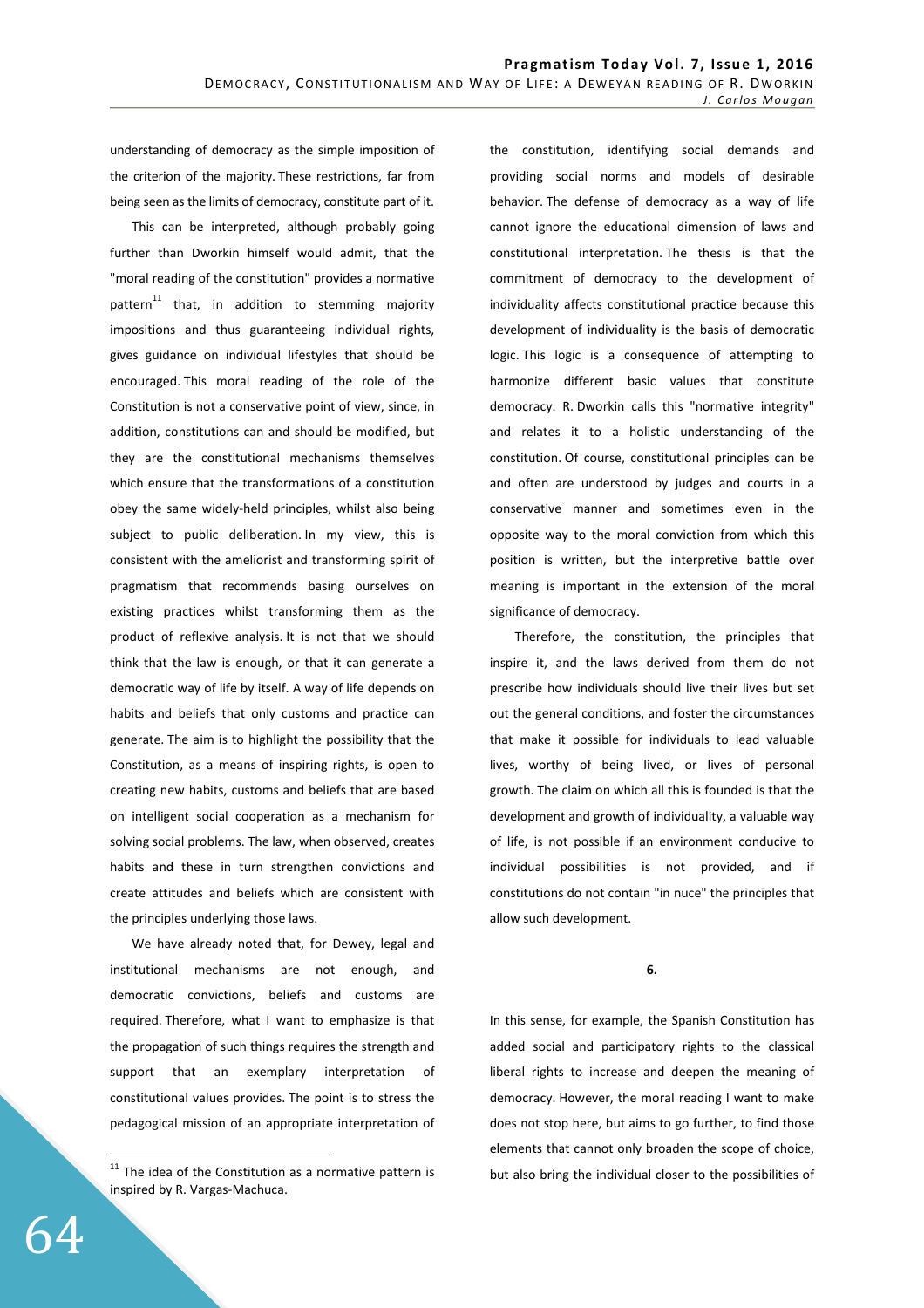a genuine exercise of autonomy, that which arises from the exercise of reason, from the understanding of the mechanisms of social cooperation as the basis of social interaction and from sensitivity towards objective and historically situated goods. Referring to the Spanish constitution, it has been stated that "a constitution is not only a legal instrument of identification, legitimation and justification of power, but it is also a lifestyle – constitution here has an affinity with the strongest sense of biological structure – with its own ethos which reflects the beliefs and values prevailing in a society, essential to the development of a plan for coexistence." $^{12}$ 

Inspired by Deweyan ethics that sought to go beyond formal mechanisms to have a repercussion on lifestyles, leads us to understand the constitution not exclusively from the point of view of negative law placing limits on what others can do - and especially what the majority can do according to Dworkin's concerns - but as orientations or normative guidelines. Thus, constitutional guarantees against racial discrimination would not only have to be viewed as the right one has to not be discriminated against on racial grounds, but also as a guideline for creating rules, laws and institutions that make inclusion and integration a reality which is experienced and incorporated into the lifestyles of individuals. The same applies to freedom of expression according to which in a democratic society citizens not only have a right to freely express their opinions, but also to access accurate information - registered in the Spanish constitution (Article 20.1 d)<sup>13</sup> - and plural<sup>14</sup>, that allows an adequate representation of reality, that abides by democratic values, and encourages habits of rational deliberation among citizens. Hence, it is understood that information is not nor may be considered as simply a commodity that can be left to market forces. Democratic

 $\overline{a}$ 

logic demands intervention as a means of protecting democratic goods, in this case, for example by requiring regulatory bodies for information and communication, whether written, audiovisual or on the Internet. This also applies to the control of advertising and marketing strategies affecting the most important moral values.

One relevant aspect of such a perspective is the promotion of civic virtue through one of the main tools that the state has to hand: the education system and the educational institutions; schools, colleges and vocational training centers, universities, etc. through which the extension of consciousness civic and democratic values and habits should be encouraged as a primary objective. The advantage of the approach advocated is evident from the Opposition Party and the Catholic Church's opposition to the introduction of the subject "Education for citizenship" intended to promote knowledge, attitudes and dispositions consistent with democratic values and principles. Those who opposed the law claimed that the state was invading an area of private concern, that is to say, ideological and moral education. They even argued in favor of conscientious objection against a state that they considered to be indoctrinating and imposing its will on citizens. After a long legal process, the case was closed with a Supreme Court ruling stating that Article 27.2 of the Spanish constitution<sup>15</sup> gives the state responsibility for training citizens in basic values. Moreover, the Supreme Court, in the closing comments stated that "the educational activity of the State, with regard to common ethical values, not only involves their distribution and transmission, but also the promotion of feelings and attitudes that encourage their practical implementation"<sup>16</sup>

In the same vein one might argue for the establishment of the objective conditions among citizens to promote habits related to a healthy life, - sporting

<sup>&</sup>lt;sup>12</sup> P. Cerezo. "Una lectura moral de la Constitución". *Papeles y memorias de la real Academia de la Ciencia y de las Artes.* nº 2. 1998. pags. 112-125, p 113.

<sup>&</sup>lt;sup>13</sup> "The right to freely communicate or receive truthful information by any means of dissemination whatsoever" (CE, 20.1 d)

 $14$  There are interesting comments in this regard by C. R. Sunstein, in *Republica.com*, ed. Paidos, 2003.

 $15$  "Education should aim to develop the human personality with regard to democratic principles of coexistence, rights and fundamental freedom". (CE, 27, 2) <sup>16</sup> Supreme Court. Administrative Litigious Court. Date of sentence: 11/02/2009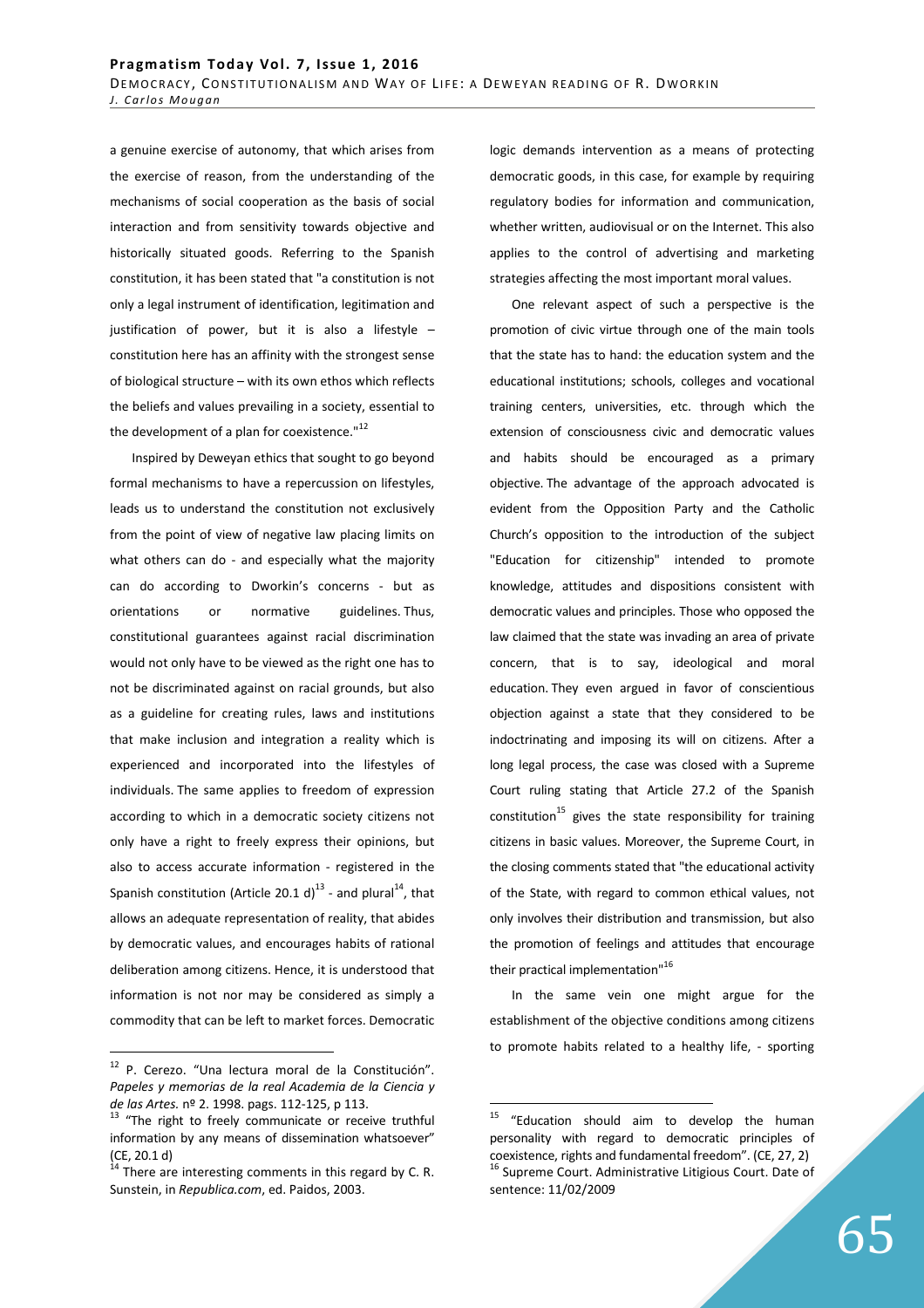activity and the right to quality leisure time (Art. 43, 3)<sup>17</sup> – to the development of knowledge, art, and, in general terms, culture  $(Art. 44)^{18}$ , or to the appropriate enjoyment of the natural and urban environment (Articles  $45^{19}$  and  $46^{20}$ ).

It would be relevant at this point to show how the development of these attitudes, skills and dispositions, in turn, affects the strictly political dimension of citizenship. At this point the reference to Dewey is uniquely illuminating as he showed how the quality of democracy depended on the development of creative individuality. Thus, art contributes to the construction of mechanisms of alternative thinking; philosophy, and literary and artistic criticism cultivate critical thinking; science contributes through familiarity with the experimental method and the contrast with empirical reality and through promoting a realistic and constructive approach to truth and knowledge; and environmental awareness contributes to avoiding absolutist and dogmatic attitudes, teaching respect for difference and expanding a holistic conception of man's position in nature. In general, the collective search for truth, goodness and beauty allows us to appreciate cooperative social intelligence that, as Dewey stressed, is essential to the very idea of democracy. $21$ .

**7.** 

It is important to clarify the relationship between "a moral reading of democracy", as presented here, and pragmatic attitudes in two ways. Firstly, most interpretations of the political philosophy of pragmatism have stressed the relevance of mechanisms external to the institutional and legal ones as a means of deepening democracy, by appealing to social movements or sources on the margins of political activity as it is traditionally considered. The interpretation I offer requires politics to defend basic democratic values more strongly and sees legal and constitutional principles as weapons for the development of political and social order, favoring a deepening in the democratic way of life. Thus, constitutional principles become abstract tools for specific policy. And this explanatory power demands a development of the corresponding cognitive abilities, sensitivity towards the goods these principles represent and dialogical and argumentative skill that make them effective.

Challenging those who argue that the appropriate setting for the deepening of democracy as a way of life takes place outside the legal and institutional fields, there is this other promising position in which the legal and institutional route supports the generation of customs and habits through which we establish, in accordance with the pragmatist ideal, true democracy, one that is based on individual dispositions towards a free game of cooperation and the application of intelligence for social purposes. The law is not enough for democracy, but it is a necessary element and a valuable tool for the deepening of freedom and equality.

Secondly, in *Justice in Robes* Dworkin devotes a large part of the book to a critique of pragmatic positions in the philosophy of law and focuses on R. Posner and R. Rorty. In general, Dworkin wants to defend the need for theory in the face of relativism, subjectivism,

 $\overline{a}$ 

 $17$  The public authorities shall foster health education, physical education and sports. Likewise, they shall encourage the proper use of leisure time. (CE, 43.3)

 $18$  1. The public authorities shall promote and watch over access to culture, to which all are entitled. 2. The public authorities shall promote science and scientific and technical research for the benefit of the general interest. (CE, 44)

 $19$  1. Everyone has the right to enjoy an environment suitable for the development of the person, as well as the duty to preserve it. 2. The public authorities shall watch over a rational use of all natural resources with a view to protecting and improving the quality of life and preserving and restoring the environment, by relying on an indispensable collective solidarity. (CE,45)

<sup>&</sup>lt;sup>20</sup> The public authorities shall guarantee the preservation and promote the enrichment of the historical, cultural and artistic heritage of the peoples of Spain and of the property of which it consists, regardless of their legal status and their ownership. (CE, 46)

 $21$  For reasons of space I have omitted the discussion regarding the usefulness or otherwise of cultural

paternalism. However, this is included in my book *Democracia como estilo de vida.* Seoane, Mougán y Lago. Ed. Siglo XXI. 2009.